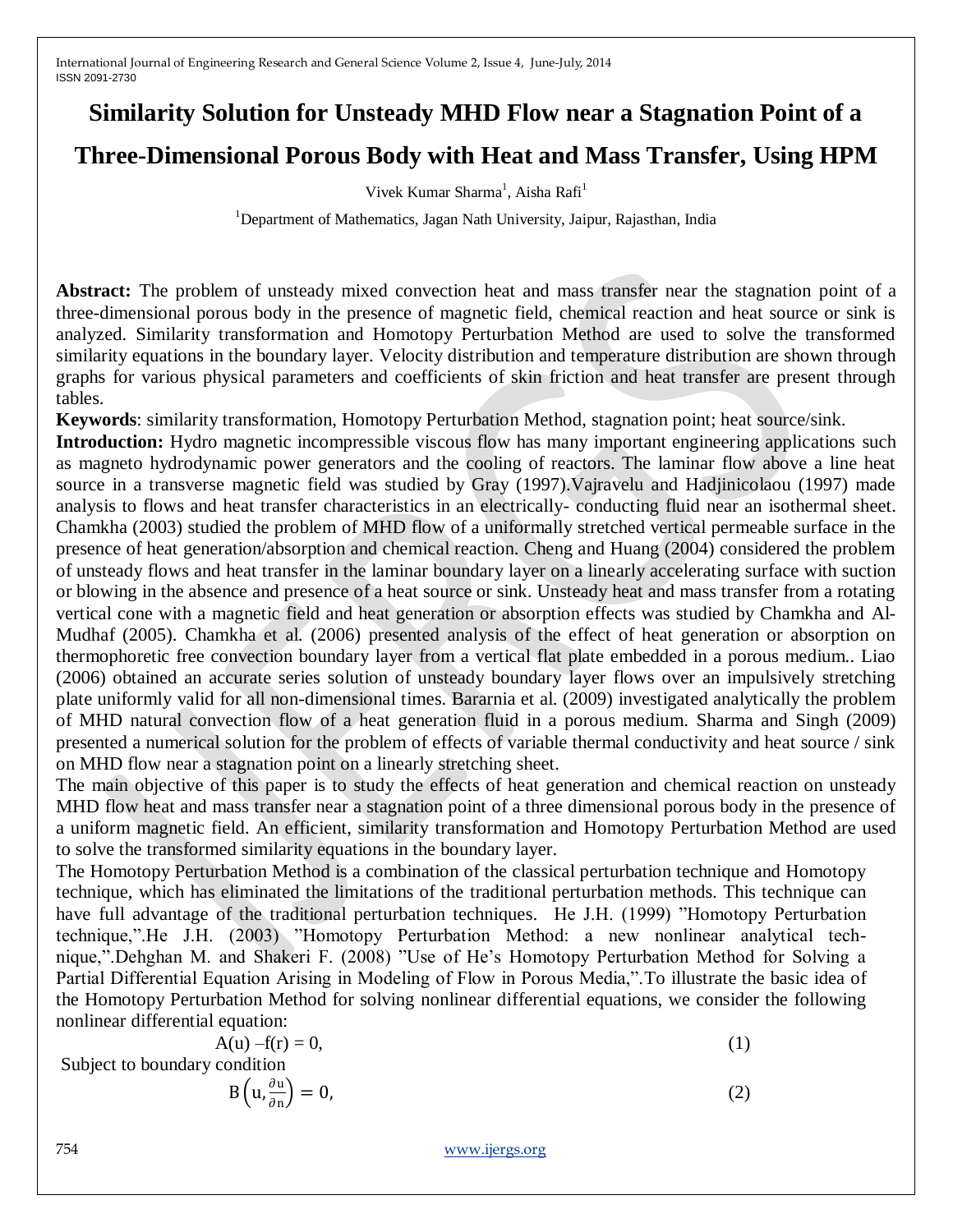Where A is a general differential operator, B is a boundary operator, f(r) is a known analytic function, and  $\Gamma$  is the boundary of the domain  $Ω$ .

The operator A can, generally speaking, be divided into two parts: a linear part L and a nonlinear part N. Equation can be rewritten as follows:

 $L(u) + N(u) - f(r) = 0,$  (3)

By the Homotopy technique, we construct a Homotopy  $V(r,p)$ :  $\Omega^*(0,1) \rightarrow R$  which satisfy

 $H(V,p) = (1-p)[L(v) - L(u_0)] + p[A(v) - f(r)] = 0,$  (4)

 $H(V, p) = L(v) - L(u_0) + p L(u_0) + p[N(v) - f(r)] = 0,$  (5)

Where  $p \in [0, 1]$  is an embedding parameter and  $u_0$  is an initial approximation of which satisfies the boundary conditions.

 $H(V,0) = L(v) - L(u_0)$ 

 $H(V,1) = A(v) - f(r)$  (6)

Thus, the changing process of p from zero to unity is just that of  $v(r, p)$  from  $u_0(r)$  to  $u(r)$ . In Topology, this is called deformation and  $L(v) - L(u_0)$ ,  $A(v) - f(r)$  are called homotopy. According to the HPM, we can first use the embedding parameter p as a "small parameter," and assume that the solution of can be written as a power series in p:

 $V = \dot{V}_0 + pV_1 + p^2 V_2 + \dots$  (7) Setting p=1 results in the approximate solution of  $u = \lim V = V_0 + V_1 + \dots$  (8)  $p\rightarrow 1$ 

The series is convergent for most cases; however, the convergent rate depends upon the

Nonlinear operator  $A(V)$ . The second derivative of  $N(V)$  with respect to V must be small because the parameter may be relatively large; that is,  $p \rightarrow 1$ .

Aim of the paper is to investigate the unsteady mixed convection heat and mass transfer near the stagnation point of a three-dimensional porous body in the presence of magnetic field, Similarity transformation and Homotopy Perturbation Method are used to solve the transformed similarity equations in the boundary layer.

**Formulation of the problem:** Consider unsteady laminar incompressible boundary layer flow of a viscous electrically conducting fluid at a three-dimensional stagnation point with magnetic field, chemical reaction, heat generation/absorption and suction/injection effects. A uniform transverse magnetic field is assumed to be applied normal to the body surface. The fluid properties are assumed to be constant and the chemical reaction is taking place in the flow. The velocity components of the in-viscid flow over the three dimensional body surface are given by:

$$
\frac{\partial u}{\partial x}\frac{\partial u}{\partial x} + \frac{\partial v}{\partial y} + \frac{\partial w}{\partial z} = 0, \tag{9}
$$

$$
\frac{\partial u}{\partial t} + u \frac{\partial u}{\partial x} + v \frac{\partial u}{\partial y} + w \frac{\partial u}{\partial z} = \frac{\partial u_e}{\partial t} + u_e \frac{\partial u_e}{\partial x} + v \frac{\partial^2 u}{\partial z^2} - \frac{\sigma \beta_0^2 (u - u_e)}{\rho} + \frac{x [g \beta (T - T_\infty) + g \beta_c (C - C_\infty)]}{l},\tag{10}
$$

$$
\frac{\partial u}{\partial t} + u \frac{\partial v}{\partial x} + v \frac{\partial v}{\partial y} + w \frac{\partial v}{\partial z} = \frac{\partial v_e}{\partial t} + v_e \frac{\partial u_e}{\partial x} + v \frac{\partial^2 v}{\partial z^2} - \frac{\sigma \beta_0^2 (v - v_e)}{\rho} + \frac{cy [g \beta (T - T_\infty) + g \beta_c (C - C_\infty)]}{l},\tag{11}
$$

$$
\frac{\partial T}{\partial t} + u \frac{\partial T}{\partial x} + v \frac{\partial T}{\partial y} + w \frac{\partial T}{\partial z} = \frac{k}{\rho C_p} \frac{\partial^2 T}{\partial z^2} + \frac{Q_o (T - T_{\infty})}{\rho C_p},
$$
\n(12)

$$
\frac{\partial C}{\partial t} + u \frac{\partial C}{\partial x} + v \frac{\partial C}{\partial y} + w \frac{\partial C}{\partial z} = D \frac{\partial^2 C}{\partial z^2} - K_c (C - C_{\infty}),
$$
\n(13)

Where C dimensional concentration,  $C_p$  specific heat of the fluid, D mass diffusion coefficient, k fluid thermal conductivity,  $k_c$  chemical reaction parameter,  $Q_0$  heat generation/absorption coefficient, T temperature, t time, u velocity component in x-direction., u<sup>e</sup> free stream velocity component in x-direction., v velocity component in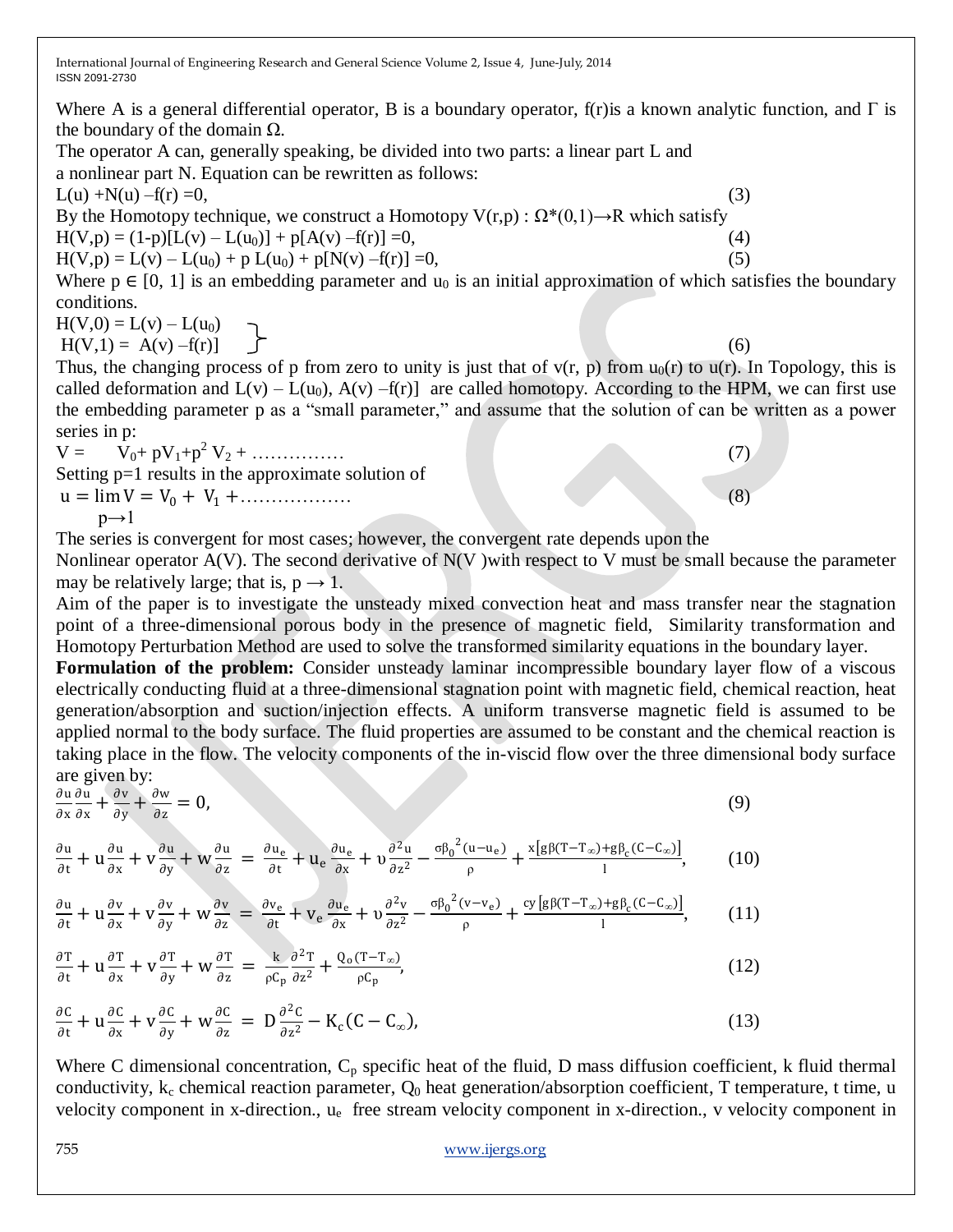y-direction, v<sup>e</sup> free stream velocity component in y-direction, w velocity component in z-direction, x,y and z longitudinal, transverse and normal directions

Corresponding boundary conditions are

$$
t = 0: u(x, y, z, t) = u_i(x, y, z), v(x, y, z, t) = v_i(x, y, z), w(x, y, z, t) = w_i(x, y, z),
$$
  
\n
$$
T(x, y, z, t) = T_i(x, y, z), C(x, y, z, t) = T_i(x, y, z),
$$
  
\n
$$
t > 0: u(x, y, z, t) = 0, v(x, y, z, t) = 0, w(x, y, z, t) = w_w, \qquad T(x, y, z, t) = T_w,
$$
  
\n
$$
C(x, y, z, t) = C_w \text{ at } y = 0,
$$
\n(15)

 $t > 0$ :  $u(x, y, z, t) = u_e(x, y)$ ,  $v(x, y, z, t) = v_e(x, y)$ ,  $T(x, y, z, t) = T_{\infty}$ ,  $C(x, y, z, t) = C_{\infty}$ 

$$
at y \to \infty \tag{16}
$$

Assuming,

$$
\eta = z \left( \frac{a}{v(1-\lambda\tau)} \right)^{1/2}, \tau = at, u = ax(1-\lambda\tau)^{-1} f(\eta), v = by(1-\lambda\tau)^{-1} s(\eta), \lambda\tau < 1,
$$
  
\n
$$
w = -\sqrt{av} (1-\lambda\tau)^{-1/2} (f + cs), \theta(\eta) = \frac{(T-T_{\infty})}{(T_w - T_{\infty})}, \phi(\eta) = \frac{(C-C_{\infty})}{(C_w - C_{\infty})}, c = \frac{b}{a},
$$
  
\n
$$
Re_x = \frac{ax^2}{v(1-\lambda\tau)}, M = \frac{\sigma \beta_0^{2} v Re_x}{\rho x^{2} a^{2}}, \delta = \frac{Q_0 v Re_x}{\rho C_p x^{2} a^{2}}, \gamma = \frac{k_c v Re_x}{x^{2} a^{2}}, \quad f_w = \sqrt{av(1-\lambda\tau)} w_w.
$$
 (17)

Using assumptions (17) into equation (10)-(13) yields the following similarity equations

$$
f''' + f''(f + cs - \frac{\lambda \eta}{2}) - f'(\lambda + f') + (\lambda + 1) + M(f' - 1) + \lambda_1 \theta + \lambda_2 \phi = 0
$$
 (18)

$$
s''' + s'' \left( f + cs - \frac{\lambda \eta}{2} \right) - s'(\lambda + cs') + (\lambda + c) + M(s' - 1) + \lambda_1 \theta + \lambda_2 \phi = 0, \tag{19}
$$

$$
\theta^{\prime\prime} + p_r \theta^{\prime} \left[ f + cs - \frac{\lambda \eta}{2} \right] + \delta \theta p_r = 0, \qquad (20)
$$

$$
\phi'' + \phi' \left( f + cs - \frac{\lambda \eta}{2} \right) s_c - \gamma \phi s_c = 0. \tag{21}
$$

Where f dimensionless stream functions, M magnetic field parameter,  $Re<sub>x</sub>$  Reynolds number, S dimensionless stream function, c ratio of the velocity gradients at the edge of the boundary layer,  $θ$  temperature,  $φ$  cocentration.

we introduce the following Homotopy,

$$
D(f, p) = (1 - p) \left[ \left( \frac{d^3 f}{d\eta^3} - (\lambda - M) \frac{df}{d\eta} \right) - \left( \frac{d^3 f_1}{d\eta^3} - (\lambda - M) \frac{df_1}{d\eta} \right) \right] + p \left[ \frac{d^3 f}{d\eta^3} + \frac{d^2 f}{d\eta^2} \left( f + cs - \frac{\lambda \eta}{2} \right) - \frac{df}{d\eta} \left( \lambda + \frac{df}{d\eta} \right) + \lambda + 1 + Mdfd\eta - 1 + \lambda 10 + \lambda 2\phi = 0,
$$
\n(22)

$$
D(s,p) = (1-p)\left[\left(\frac{d^3s}{d\eta^3} + (M-\lambda)\frac{ds}{d\eta}\right) - \left(\frac{d^3s_I}{d\eta^3} + (M-\lambda)\frac{ds_I}{d\eta}\right)\right] + p\left[\frac{d^3s}{d\eta^3} + \frac{d^2s}{d\eta^2}\left(f + cs - \frac{\lambda\eta}{2}\right) - \frac{ds}{d\eta}\left(\lambda + c\frac{ds}{d\eta}\right) + \lambda + c + Mdsd\eta - 1 + \lambda 10 + \lambda 2\phi = 0,
$$
\n(23)

756 [www.ijergs.org](http://www.ijergs.org/)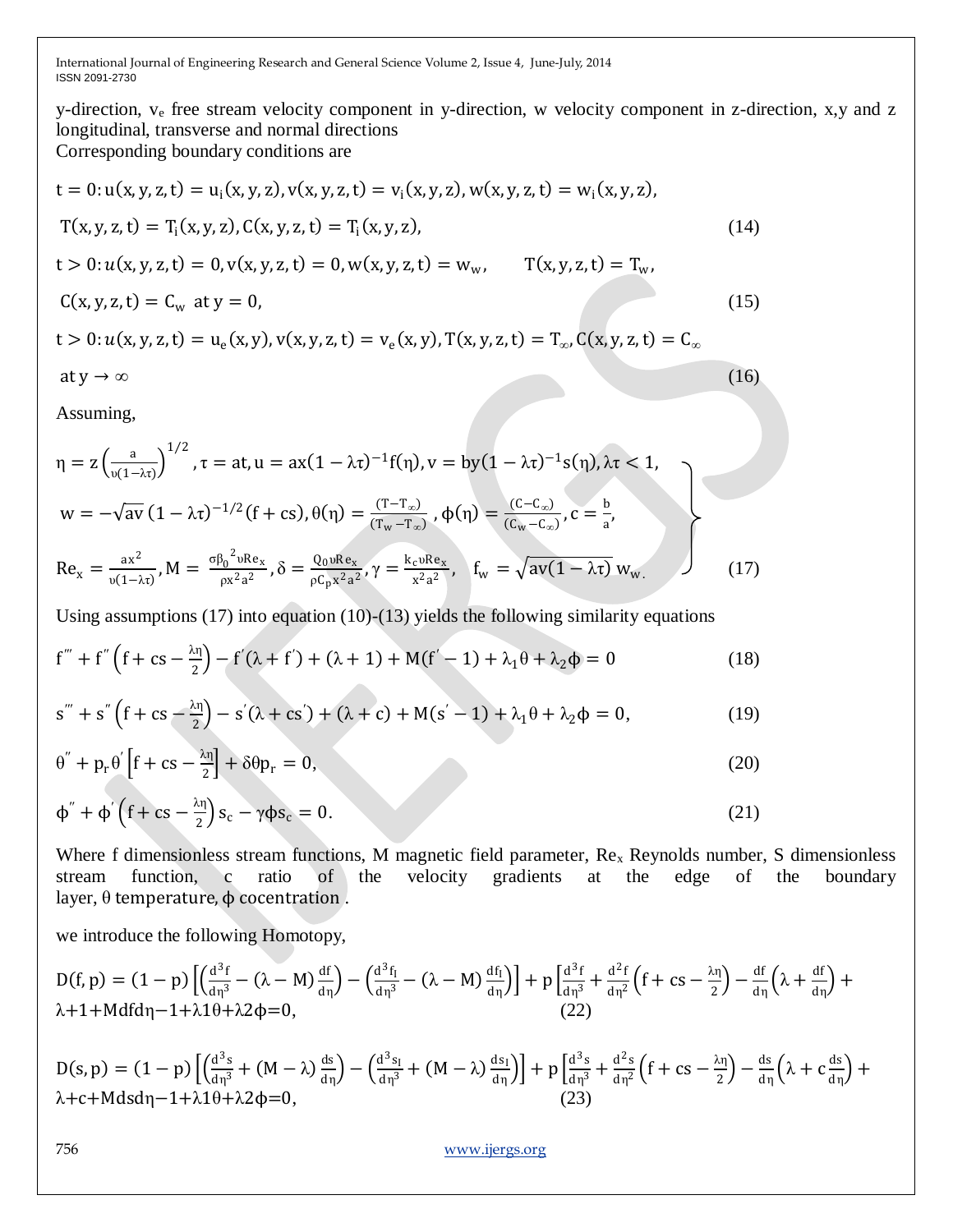$$
D(\theta, p) = (1 - p) \left[ \left( \frac{d^2 \theta}{d \eta^2} + \delta p_r \theta \right) - \left( \frac{d^2 \theta_l}{d \eta^2} + \delta p_r \theta_l \right) \right] + p \left[ \frac{d^2 \theta}{d \eta^2} + p_r \frac{d \theta}{d \eta} \left( f + cs - \frac{\lambda \eta}{2} \right) + \delta p_r \theta \right] = 0
$$
\n(24)\n
$$
D(\phi, p) = (1 - p) \left[ \left( \frac{d^2 \phi}{d \eta^2} - \gamma \phi s_c \right) - \left( \frac{d^2 \phi_l}{d \eta^2} - \gamma \phi_l s_c \right) \right] + p \left[ \frac{d^2 \phi}{d \eta^2} + \frac{d \phi}{d \eta} \left( f + cs - \frac{\lambda \eta}{2} \right) s_c - \gamma \phi s_c \right] = 0
$$
\n(25)\nWith the following assumption\n
$$
f = f_0 + pf_1 + p^2 f_2 + \cdots,
$$
\n(26)

$$
s = s_0 + ps_1 + p^2s_2 + \cdots,
$$
  
\n
$$
\theta = \theta_0 + p\theta_1 + p^2\theta_2 + \cdots
$$
  
\n
$$
\phi = \phi_0 + p\phi_1 + p^2\phi_2 + \cdots
$$
\n(28)  
\n(29)

Using equation (26), (27), (28), (29) into equation (22), (23), (24) and (25) and on comparing the like powers of p,we get the zeoth order equation,

$$
\left[\left(\frac{d^3f_0}{d\eta^3} - (\lambda - M)\frac{df_0}{d\eta}\right) - \left(\frac{d^3f_1}{d\eta^3} - (\lambda - M)\frac{df_1}{d\eta}\right)\right] = 0,
$$
\n
$$
\left(\frac{d^3s_0}{d\eta^3} + (M - \lambda)\frac{ds_0}{d\eta}\right) - \left(\frac{d^3s_1}{d\eta^3} + (M - \lambda)\frac{ds_1}{d\eta}\right) = 0,
$$
\n(31)

$$
\left[\left(\frac{d^2\theta_0}{d\eta^2} + \delta p_r \theta_0\right) - \left(\frac{d^2\theta_1}{d\eta^2} + \delta p_r \theta_1\right)\right] = 0,\tag{32}
$$

$$
\left(\frac{d^2\phi_0}{d\eta^2} - \gamma\phi_0 s_c\right) - \left(\frac{d^2\phi_1}{d\eta^2} - \gamma\phi_1 s_c\right) = 0.
$$
\n(33) with the

corresponding boundary conditions are of zeroth order equations are:

$$
\eta = 0: \theta_0 = 1, \phi_0 = 1, s'_0 = 0, s_0 = 1, f_0 = -f_w, f'_0 = 1,
$$
  

$$
\eta = \infty: \theta_0 = 0, \phi_0 = 0, s'_0 = 1, f'_0 = 1,
$$
 (34)

And first order equations are:

$$
\left(\frac{d^3 f_1}{d\eta^3} + (M - \lambda)\frac{df_1}{d\eta}\right) - e^{-\eta}\left(f_w + M - \lambda - \lambda_1 - \lambda_2\right) - \eta e^{-\eta}\left(\frac{\lambda}{2} - c - 1\right) + ce^{-2\eta} = 0,\tag{35}
$$

$$
\left(\frac{d^3s_1}{d\eta^3} + (M - \lambda)\frac{ds_1}{d\eta}\right) - e^{-\eta}(2 + f_w - 2c - \lambda + M - \lambda_1 - \lambda_2) - \eta e^{-\eta}\left(\frac{\lambda}{2} - c - 1\right) + e^{-2\eta} = 0,
$$
\n(36)

$$
\frac{\partial^2 \theta_I}{\partial \eta^2} + P_r \delta \theta_I + e^{-\eta} + P_r e^{-\eta} \left( \eta + e^{-\eta} - f_w - 1 + c\eta + ce^{-\eta} - \frac{\lambda \eta}{2} \right) + P_r \delta e^{-\eta} = 0, \tag{37}
$$

$$
\frac{\partial^2 \phi_1}{\partial \eta^2} - \gamma \phi_1 s_c + e^{-\eta} - e^{-\eta} \left( \eta + e^{-\eta} - f_w - 1 + c\eta + ce^{-\eta} - \frac{\lambda \eta}{2} \right) s_c - \gamma e^{-\eta} s_c = 0. \tag{38}
$$

With the corresponding boundary conditions are of first order equations are:

$$
\eta = 0: \theta_1 = 0, \phi_1 = 0, s_1 = 0, s_1 = 1, f_1 = 0, f_1' = 0,
$$
  
757  
www.jergs.org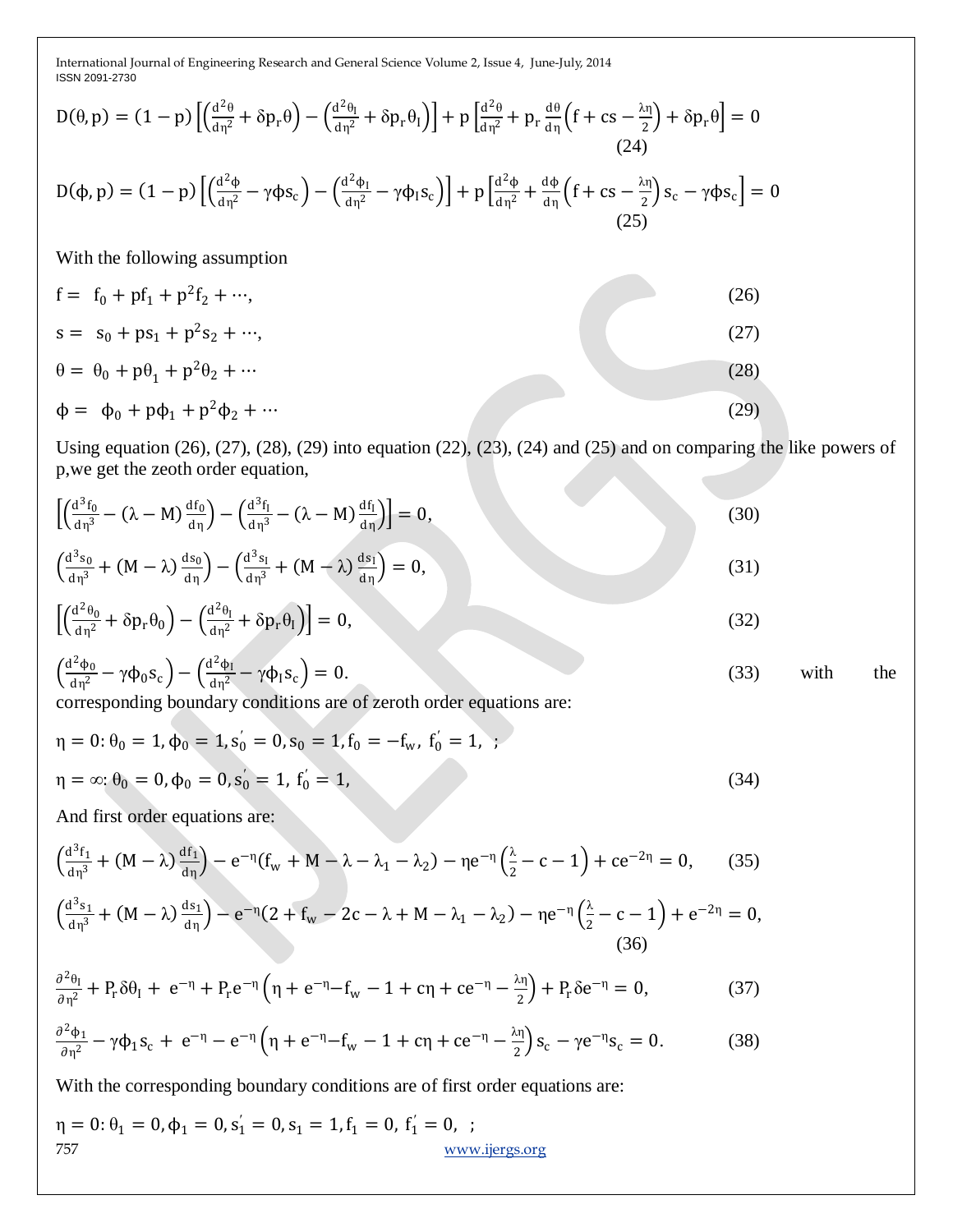$$
\eta = \infty; \theta_1 = 0, \phi_1 = 0, s_1' = 1, f_1' = 1,
$$
\n(39)

Solving equations (30) to (33) and (35) to (38) under the corresponding boundary conditions, (34) and (39), letting  $p \rightarrow 1$ , values of eq.(26) to (29) are:

$$
f = \eta + e^{-\eta} - f_w - 1 + \frac{c}{B_5[a - (B_5)^2]} - \frac{B_6}{B_5[1 - (B_5)^2]} + \frac{B_6}{[1 - (B_5)^2]} - \frac{c}{2[4 - (B_5)^2]} - \frac{B_7}{(B_5)^2} \left[ 1 - \frac{1}{(B_5)^2} + \frac{2}{(B_5)^3} \right] +
$$
  
\n
$$
\left[ \frac{B_6}{B_5[1 - (B_5)^2]} - \frac{c}{B_5[4 - (B_5)^2]} + \frac{2B_7}{(B_5)^5} \right] e^{-B_5\eta} + \frac{ce^{-2\eta}}{2[4 - (B_5)^2]} - \frac{B_6 e^{-\eta}}{[1 - (B_5)^2]} + \frac{B_7 e^{-\eta}}{(B_5)^2} \left[ \eta + 1 + \frac{\eta - 1}{(B_5)^2} \right],
$$
  
\n(40)  
\n
$$
s = \eta + e^{-\eta} + \frac{B_1}{1 - (B_3)^2} \left( 1 - \frac{1}{B_3} \right) - \frac{1}{4 - (B_3)^2} \left( \frac{1}{2} - \frac{1}{B_3} \right) - \frac{B_2}{B_3} \left( 1 + \frac{2}{(B_3)^3} - \frac{1}{(B_3)^2} \right) + e^{-B_3\eta} \left( \frac{2B_2}{(B_3)^5} + \frac{B_1}{B_3(1 - (B_3)^2)} \right)
$$
  
\n1B34-B32+e-2\eta24-B32-B1e-\eta1-B32+e-\etaB2B32\eta+1+\eta-1B32,  
\n(41)  
\n
$$
\theta = e^{-\eta} + \left[ \frac{2A_3}{(A_1)^4} + \frac{A_2}{(A_1)^2+1} - \frac{A_4}{(A_1)^2+4} \right] e^{-A_1\eta} + \frac{e^{-2\eta}A_4}{(A_1)^2+4} - \frac{A_2e^{-\eta}}{(A_1)^2+1} - \frac{A_3e^{-\eta}}{(A_1)^2} \left[ \eta - \frac{\eta}{(A_1)^2} + \frac{2}{(A_1)^2} \right]
$$
  
\n(42)

$$
\Phi = e^{-\eta} + \left(\frac{A_6}{(A_5)^2 - 1} + \frac{A_8}{(A_5)^2 - 4} - \frac{2A_7}{(A_5)^4}\right)e^{-A_5\eta} - \frac{A_6e^{-\eta}}{(A_5)^2 - 1} - \frac{A_8e^{-2\eta}}{(A_5)^2 - 4} - \frac{A_7e^{-\eta}}{(A_5)^2}\left(\eta + \frac{\eta - 2}{(A_5)^2}\right) \tag{43}
$$

**SKIN-FRICTION:** Skin-friction coefficient at the sheet is given by  $C_{\text{fx}}(Re_x)^{1/2} = 2\phi(\tau)f$  $(44)$ 

−

Table 1

|     | Skin friction coefficient |     | Skin friction coefficient |
|-----|---------------------------|-----|---------------------------|
|     |                           |     |                           |
|     | 1.784514                  | J.U | 2.1021276                 |
| 0.5 | 1.5623433                 | 4.0 | 2.9498989                 |
|     | 1.953478.                 | 0.C | 3.623243                  |

**NUSSELT NUMBER:** The rate of heat transfer in terms of the Nusselt number at the sheet is given by  $(Re_x)^{-1/2}Nu_x = -\theta'$  $(0)$ .  $(45)$ 

Table 2

|     | Nusselt number |          |           |  |
|-----|----------------|----------|-----------|--|
|     | $M=0$          | $M=1.0$  | $M = 2.0$ |  |
|     | 1.97856        | 0.123595 | 0.0010238 |  |
| 0.1 | 2.01856        | 3.262325 | 1.2512687 |  |
| 2.0 | 2.97856        | 3.223675 | 2.0236522 |  |

**Conclusion:** it is observed from table 1 and 2 that as  $\lambda$  and M increases, the numerical value of Skin friction coefficient  $C_{fx}(Re_x)^{1/2}$  and Nusselt number  $(Re_x)^{-1/2}Nu_x$  also increases. Figures 1,2,3 show the effects of the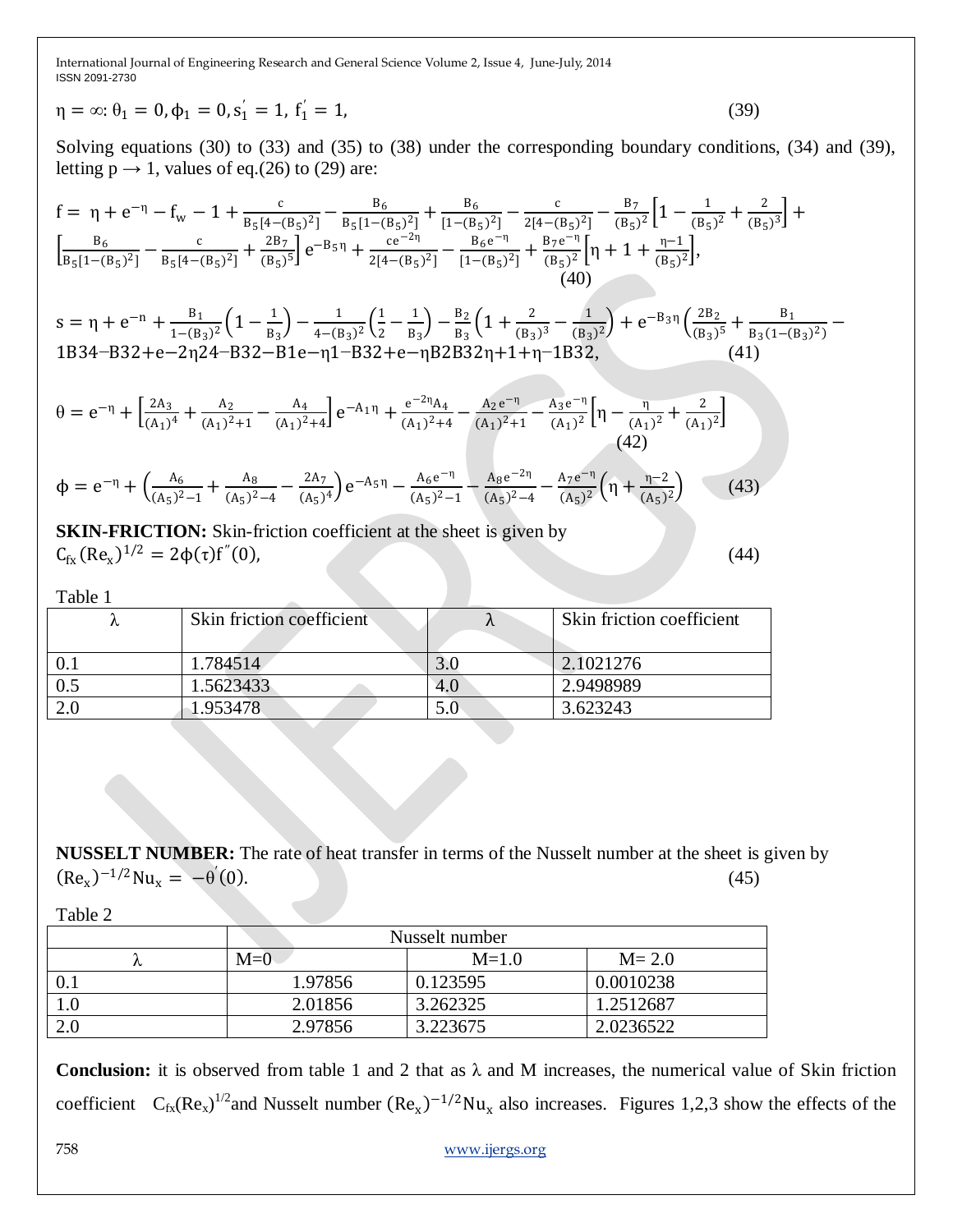ratio of the velocity gradients at the edge of the boundary layer c, suction/injection parameter  $f_{w}$ , and the magnetic field parameter M on stream function f, we observe that as  $c$ ,  $f_w$  and M increases, value of **df** also increases. Figures 4,5,6 show the effects of the ratio of the velocity gradients at the edge of the boundary layer c, suction/injection parameter  $f_{w}$ , and the magnetic field parameter M on stream function S, we observe that as c, f<sup>w</sup> and M increases, value of **ds** also increases. Figures7, 8, 9 and 10 show the temperature θ and concentration profiles ϕ increase with the decreasing of the ratio of velocity gradients at the edge of the boundary layer c, and the suction/injection parameter  $f_w$ . The above results obtained by HPM have good agreement with the results obtained by iterative tried diagonal inflict finite difference method

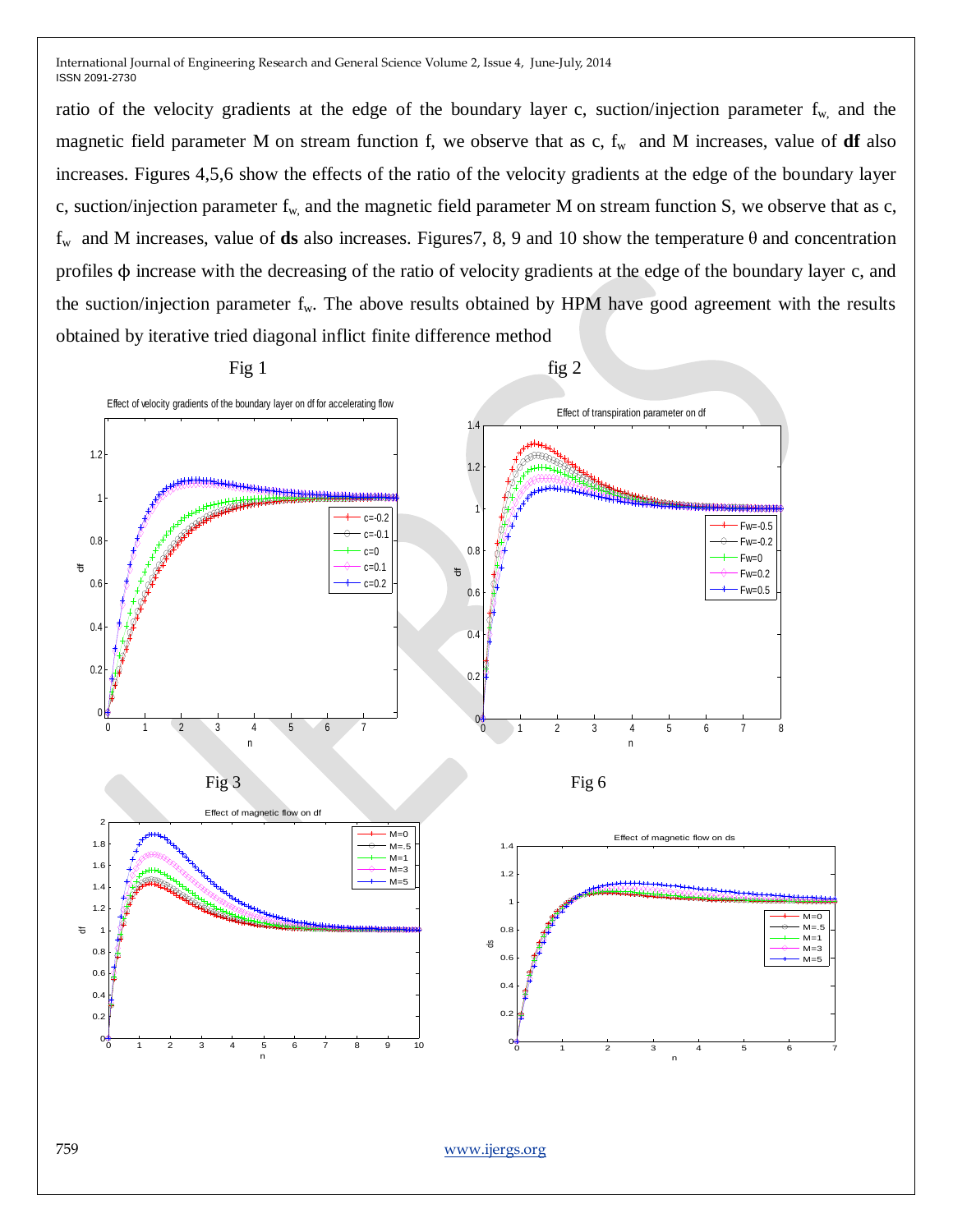